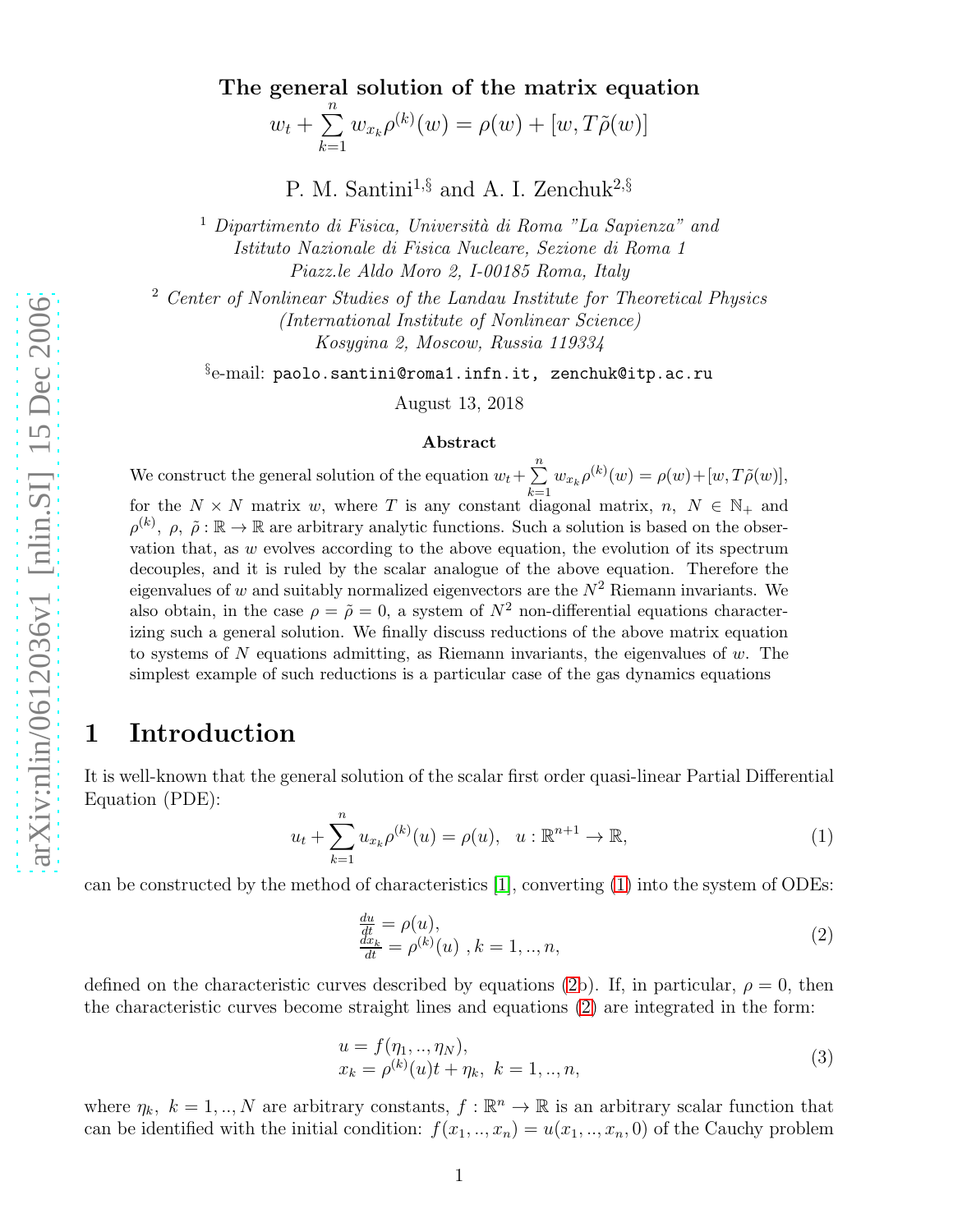in  $\mathbb{R}^n$ , and u is constant along the characteristic straight lines. From equations [\(3\)](#page-0-2) it also follows that the general solution  $u(x, t)$  of [\(1\)](#page-0-0) for  $\rho = 0$  is defined implicitly by the non-differential equation

<span id="page-1-1"></span>
$$
u = f(x_1 - \rho^{(1)}(u)t, ..., x_n - \rho^{(n)}(u)t).
$$
\n(4)

Vector generalizations of equation [\(1\)](#page-0-0) have been considered in several papers [\[2,](#page-5-1) [3,](#page-5-2) [4,](#page-5-3) [5,](#page-5-4) [6,](#page-5-5) [7\]](#page-5-6).

The main result of our work is the construction, using elementary spectral means, of the general solution of the following matrix generalization of equation [\(1\)](#page-0-0):

<span id="page-1-0"></span>
$$
w_t + \sum_{k=1}^{n} w_{x_k} \rho^{(k)}(w) = \rho(w) + [w, T\tilde{\rho}(w)],
$$
\n(5)

where w is the unknown  $N \times N$  matrix function of the  $n+1$  independent variables  $(x_1, ..., x_n, t) \in$  $\mathbb{R}^{n+1}$ , T is any constant diagonal matrix,  $[\cdot, \cdot]$  is the usual commutator between matrices, and  $\rho^{(k)}$ ,  $\rho$ ,  $\tilde{\rho}$ :  $\mathbb{R} \to \mathbb{R}$ ,  $k = 1, ..., n$  are  $n + 2$  arbitrary scalar functions representable by positive power series, so that the quantities  $\rho^{(k)}(w)$ ,  $k = 1, ..., n$ ,  $\rho(w)$  and  $\tilde{\rho}(w)$  are well-defined functions of the matrix w.

In  $\S2$  we show that, as w evolves according to [\(5\)](#page-1-0), the evolution of its spectrum decouples, and it is ruled by the scalar analogue of the above equation. Therefore the eigenvalues and suitably normalized eigenvectors of w are the  $N^2$  Riemann invariants. In addition, the number of characteristic curves is only N (and not  $N^2$ , as it would be for a more generic vector system of  $N^2$  equations).

In §3 we construct, in the case  $\rho = \tilde{\rho} = 0$ , the matrix generalization of the non-differential equation [\(4\)](#page-1-1), given by a nonlinear system of  $N^2$  non-differential equations for the components of w.

In  $\S 4$  we introduce a distinguished reduction of equation [\(5\)](#page-1-0) to a system of N equations exhibiting, as Riemann invariants, the eigenvalues of  $w$ .

We end this introduction with the obvious remark that solving equation  $(5)$  is equivalent to solving the equation transposed to [\(5\)](#page-1-0)

$$
\tilde{w}_t + \sum_{k=1}^n \rho^{(k)}(\tilde{w}) \tilde{w}_{x_k} = \rho(\tilde{w}) + [\tilde{\rho}(\tilde{w})T, \tilde{w}], \tag{6}
$$

whose solution is just the transposed of  $w: \tilde{w} = w^T$ .

# 2 The spectral solution of [\(5\)](#page-1-0)

The main characterization of the matrix equation [\(5\)](#page-1-0) is that, although the  $N^2$  components  $w_{ij}, i, j = 1, ..., N$  of w are coupled by the evolution, such a coupling disappears in spectral space, and the eigenvalues of w evolve according to the scalar analogue  $(1)$  of  $(5)$ .

**Proposition 1** Let  $\{e^{(1)},...,e^{(N)}\}$  be the eigenvalues of matrix w, let  $\{\underline{v}^{(1)},...,\underline{v}^{(N)}\}$  be the corresponding right eigenvectors, conveniently normalized to satisfy the N conditions  $v_j^{(j)} =$ 1,  $j = 1, ..., N$ , where  $v_i^{(j)}$  $i_j^{(j)}$  is the *i*-component of vector  $\underline{v}^{(j)}$ . Then, if w evolves according to the matrix PDE [\(5\)](#page-1-0), the dynamics in spectral space is decoupled in the following way.

i) Each eigenvalue evolves separately according to the scalar analogue of equation [\(5\)](#page-1-0):

<span id="page-1-2"></span>
$$
e_t^{(j)} + \sum_{k=1}^n e_{x_k}^{(j)} \rho^{(k)}(e^{(j)}) = \rho(e^{(j)}), \ \ j = 1, ..., N.
$$
 (7)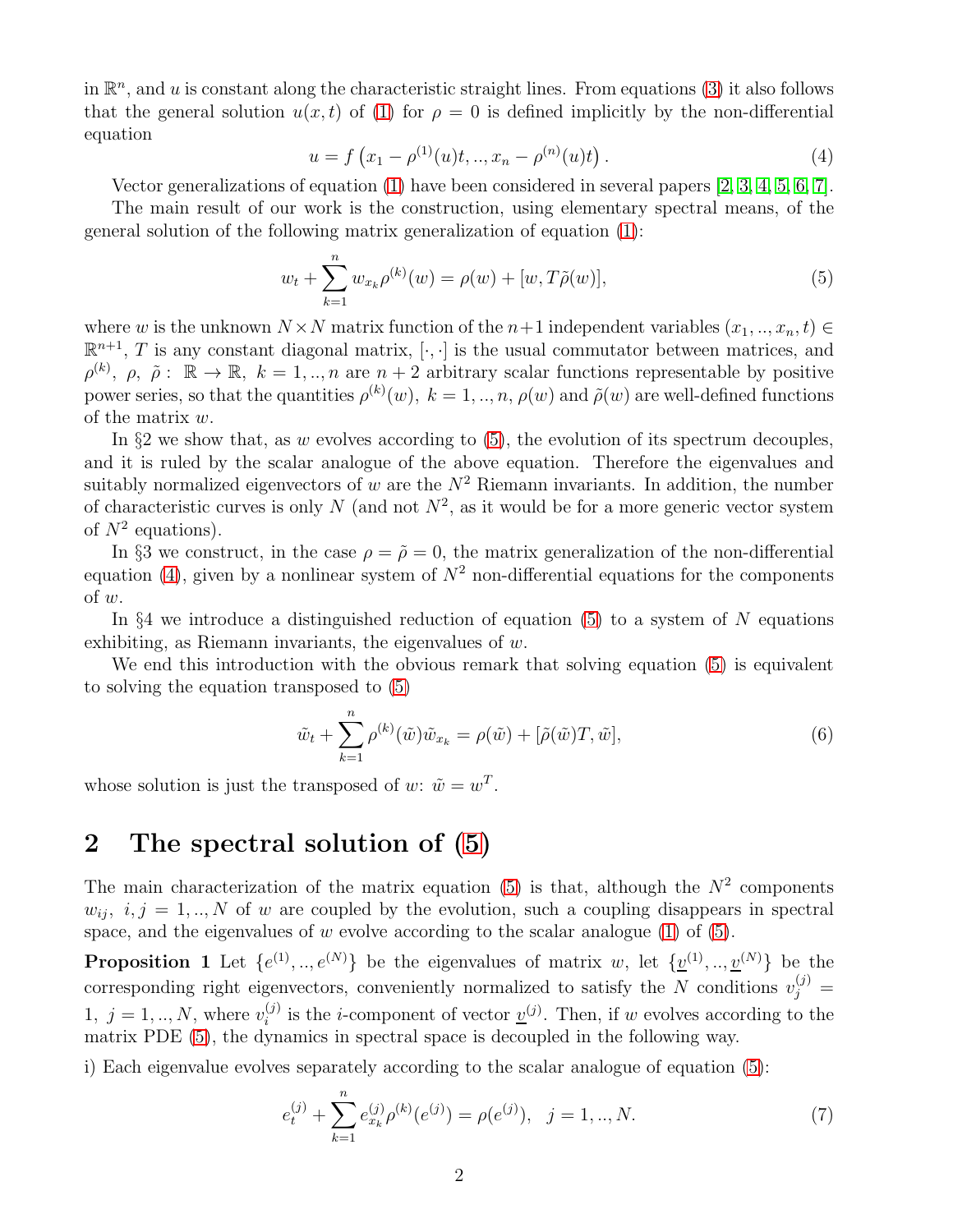ii) Known  $e^{(j)}$  from equation [\(7\)](#page-1-2), the corresponding normalized eigenvector  $v^{(j)}$  evolves according to the linear equation:

<span id="page-2-1"></span>
$$
\left(v_i^{(j)}\right)_t + \sum_{k=1}^n \left(v_i^{(j)}\right)_{x_k} \rho^{(k)}(e^{(j)}) = (T_j - T_i)v_i^{(j)}\tilde{\rho}(e^{(j)}), \quad i, j = 1, ..., N. \tag{8}
$$

Proof. The proof is by direct calculation. We substitute the spectral decomposition of w:

<span id="page-2-4"></span>
$$
w = v \ E \ v^{-1}, \tag{9}
$$

into [\(5\)](#page-1-0), where  $E = diag(e^{(1)}, ..., e^{(N)})$  and v is the matrix of the normalized eigenvectors:  $v_{ij} = v_i^{(j)}$  $i^{(j)}$ . After multiplying this equation from the left and from the right respectively by  $v^{-1}$ and  $v$ , we obtain, after some manipulation:

$$
E_t + \sum_{k=1}^n E_{x_k} \rho^{(k)}(E) - \rho(E) + \left[ v^{-1} \left( v_t + \sum_{k=1}^n v_{x_k} \rho^{(k)}(E) + Tv\tilde{\rho}(E) \right), E \right] = 0. \tag{10}
$$

Separating the diagonal and off-diagonal parts of this equation, we obtain:

<span id="page-2-0"></span>
$$
E_t + \sum_{k=1}^n E_{x_k} \rho^{(k)}(E) = \rho(E),
$$
  

$$
v_t + \sum_{k=1}^n v_{x_k} \rho^{(k)}(E) + Tv\tilde{\rho}(E) = vh, \quad h \text{ diagonal}
$$
 (11)

The diagonal matrix h is fixed by the normalization of matrix  $v$ . In our case, the diagonal part of v is the identity matrix; therefore, taking the diagonal part of [\(11b](#page-2-0)), one infers that  $h = T\tilde{\rho}(E)$ . Equations [\(11a](#page-2-0)) and [\(11b](#page-2-0)) with  $h = T\tilde{\rho}(E)$  are just equations [\(7\)](#page-1-2) and [\(8\)](#page-2-1) respectively.  $\Box$ 

The PDEs [\(7\)](#page-1-2) and [\(8\)](#page-2-1) are converted into the system of ODEs:

<span id="page-2-2"></span>
$$
\frac{\frac{de^{(j)}}{dt}}{\frac{dv^{(j)}}{dt}} = \rho(e^{(j)}), \quad j = 1,.., N
$$
\n
$$
\frac{\frac{dv^{(j)}}{dt}}{\frac{dx}{dt}} = (T_j - T_i)v^{(j)}_i \tilde{\rho}(e^{(j)}), \quad i, j = 1,.., N
$$
\n
$$
\frac{dx_k}{dt} = \rho^{(k)}(e^{(j)}) \quad k = 1,.., n,
$$
\n(12)

defined on the characteristic curves described by equations [\(12c](#page-2-2)). On such characteristic curves, the eigenvalues are obtained by the quadratures associated with [\(12a](#page-2-2)); once the eigenvalues are constructed, the eigenvectors are obtained solving the linear equations [\(12b](#page-2-2)).

If  $\rho = \tilde{\rho} = 0$ , the characteristic curves become the straight lines

<span id="page-2-3"></span>
$$
x_k = \rho^{(k)}(e^{(j)})t + \eta_k, \quad k = 1, ..., n,
$$
\n(13)

where  $\eta_k$  are arbitrary integration constants, and each eigenvalue  $e^{(j)}(x_1, \dots, x_n, t)$  is defined by the implicit equation

<span id="page-2-5"></span>
$$
e^{(j)} = \epsilon^{(j)}(\eta_1, \dots, \eta_n) = \epsilon^{(j)}(x_1 - \rho^{(1)}(e^{(j)})t, \dots, x_n - \rho^{(n)}(e^{(j)})t), \qquad (14)
$$

where  $\epsilon^{(j)} : \mathbb{R}^n \to \mathbb{R}$  is an arbitrary function. For the normalized eigenvector  $v^{(j)}$ , constant along the characteristic curve [\(13\)](#page-2-3), the general solution is explicit in terms of  $e^{(j)}$ :

<span id="page-2-6"></span>
$$
\underline{v}^{(j)}(x_1,..,x_n,t) = \underline{\mathbf{v}}^{(j)}(x_1 - \rho^{(1)}(e^{(j)})t,..,x_n - \rho^{(n)}(e^{(j)})t), \qquad (15)
$$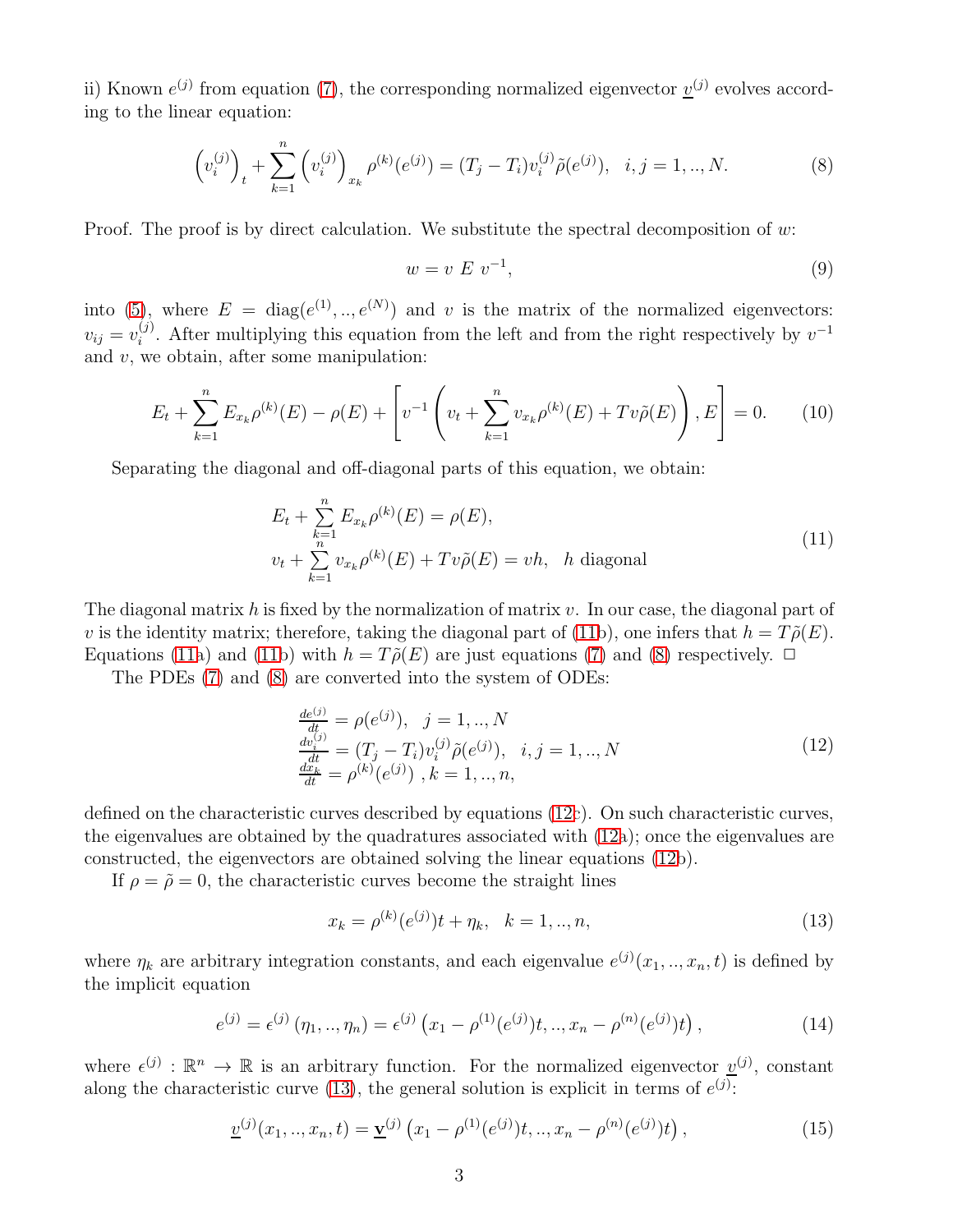where  $\mathbf{v}^{(j)} : \mathbb{R}^n \to \mathbb{R}^N$  is an arbitrary vector function. Then the general solution of the matrix system [\(5\)](#page-1-0) is achieved through the spectral formula [\(9\)](#page-2-4). Such a solution depends, as it has to be, on the  $N^2$  arbitrary scalar functions  $\epsilon^{(j)}$ ,  $j = 1,..,N$  and  $\mathbf{v}_i^{(j)}$  $i^{(j)}$ ,  $i, j = 1, ..., N$ ,  $i \neq j$ . We remark that, although the evolution in spectral space is decoupled, the components of w evolve along all the N characteristics, through the algebraic coupling given by  $(9).$  $(9).$ 

If, in particular, one is interested in solving the Cauchy problem for the matrix system [\(5\)](#page-1-0) on  $\mathbb{R}^n$ , for  $\rho = \tilde{\rho} = 0$ , one first remarks that, in this case,  $\epsilon^{(j)}$ ,  $j = 1, ..., N$  and  $\mathbf{v}_i^{(j)}$  $i^{(j)}$ ,  $i, j =$ 1, .., N,  $i \neq j$  are identified with the initial conditions for the eigenvalues and eigenvectors:

$$
\epsilon^{(j)}(x_1,..,x_n) = e^{(j)}(x_1,..,x_n,0),
$$
  

$$
\underline{\mathbf{v}}^{(j)}(x_1,..,x_n) = \underline{v}^{(j)}(x_1,..,x_n,0),
$$
\n(16)

Therefore: i) given the initial condition

$$
f(x_1, ..., x_n) = w(x_1, ..., x_n, 0),
$$
\n(17)

one uniquely constructs the initial conditions  $\epsilon^{(j)}(x_1,..,x_n)$  and  $\underline{\mathbf{v}}^{(j)}(x_1,..,x_n)$  for the eigenvalues and eigenvectors solving the associated eigenvalue problem:

$$
f\underline{\mathbf{v}}^{(j)} = \epsilon^{(j)} \underline{\mathbf{v}}^{(j)}, \quad j = 1, \dots, N
$$
\n(18)

with the above normalization for the eigenvectors. ii) Given  $\epsilon^{(j)}$  and  $\underline{\mathbf{v}}^{(j)}$ , one obtains the decoupled evolution of the spectrum through the equations [\(14\)](#page-2-5) and [\(15\)](#page-2-6). iii) The reconstruction of  $w(x_1, \ldots, x_n, t)$  is finally achieved through the formula [\(9\)](#page-2-4).

The elementary spectral solution of the nonlinear PDE [\(5\)](#page-1-0) presented in this section is, to the best of our knowledge, new.

The nonlinear PDEs [\(5\)](#page-1-0) have been recently identified by the authors because they arise as the simplest examples of a class of nonlinear systems of PDEs in arbitrary dimensions generated by a novel dressing procedure based on a homogeneous integral equation with nontrivial kernel [\[8\]](#page-5-7).

## 3 The analogue of the implicit equation [\(4\)](#page-1-1)

Starting with the spectral solution of [\(5\)](#page-1-0) obtained in the previous section, it is possible to construct, if  $\rho = \tilde{\rho} = 0$ , the matrix analogue of the implicit non-differential equation [\(4\)](#page-1-1).

**Proposition 2** Let  $f_{ij}: \mathbb{R}^n \to \mathbb{R}$ ,  $i, j = 1, ..., N$  be  $N^2$  arbitrary scalar functions admitting formal positive power expansions, so that  $f_{ij}(M_1, ..., M_n)$  are well-defined  $N \times N$  matrices, where  $M_1, ..., M_n$  are arbitrary matrices  $N \times N$ . Denote by  $(f_{ij}(M_1, ..., M_n))_{kl}$  the  $(kl)$ -component of the matrix  $f_{ij}(M_1, ..., M_n)$ . Then the general solution w of equation [\(5\)](#page-1-0) is characterized implicitly by the following system of  $N^2$  non-differential equation:

<span id="page-3-0"></span>
$$
w_{ij} = \sum_{k=1}^{N} \left( f_{ik} \left( x_1 I - \rho^{(1)}(w)t, \dots, x_n I - \rho^{(n)}(w)t \right) \right)_{kj}, \ i, j = 1, \dots, N,
$$
\n(19)

where  $w_{ij}$  is the  $(ij)$ -component of matrix w and I is the  $N \times N$  identity matrix.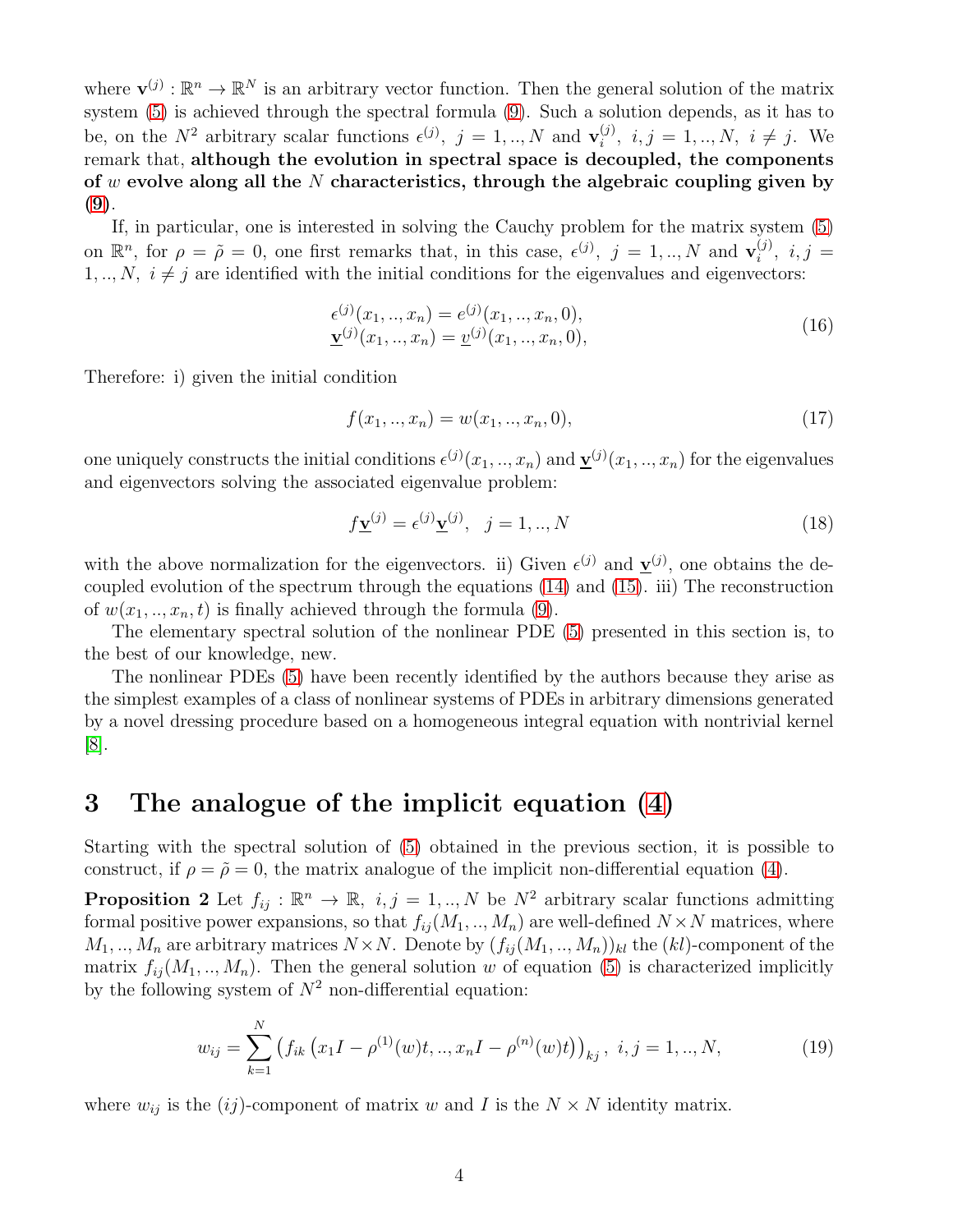Proof. Using equations  $(9)$ ,  $(7)$  and  $(8)$ , we have that:

<span id="page-4-0"></span>
$$
w_{ij} = \sum_{k=1}^{N} v_{ik} e^{(k)} (v^{-1})_{kj} = \sum_{l=1}^{N} \mathbf{v}_{ik} (x_1 - \rho^{(1)}(e^{(k)}) t, \dots, x_n - \rho^{(n)}(e^{(k)}) t) \times
$$
  
\n
$$
\epsilon^{(k)} (x_1 - \rho^{(1)}(e^{(k)}) t, \dots, x_n - \rho^{(n)}(e^{(k)}) t) (\mathbf{v}^{-1})_{kj}
$$
\n(20)

Let f be the matrix having  $\epsilon^{(l)}$ ,  $l = 1, \ldots, N$  as eigenvalues and **v** as matrix of eigenvectors, i.e.:  $f_{ij} = \sum$ N  $_{l=1}$  $\mathbf{v}_{il} \epsilon^{(l)} \mathbf{v}_{lj}^{-1}$ , then equation [\(20\)](#page-4-0) becomes: N

<span id="page-4-1"></span>
$$
w_{ij} = \sum_{k,l=1}^{N} \mathbf{v}_{lk}(x_1 - \rho^{(1)}(e^{(k)})t, \dots, x_n - \rho^{(n)}(e^{(k)})t) f_{il}(x_1 - \rho^{(1)}(e^{(k)})t, \dots, x_n - \rho^{(n)}(e^{(k)})t) (\mathbf{v}^{-1})_{kj}.
$$
\n(21)

Replacing now the definition of function of a matrix:

$$
f_{il}(x_1 - \rho^{(1)}(e^{(k)})t, \dots, x_n - \rho^{(n)}(e^{(k)})t)\delta_{ks} = \sum_{m,r=1}^{N} (\mathbf{v}^{-1})_{km} \left( f_{il}(x_1I - \rho^{(1)}(w)t, \dots, x_nI - \rho^{(n)}(w)t) \right)_{mr} \mathbf{v}_{rs},
$$
\n(22)

into equation [\(21\)](#page-4-1), we obtain the result. $\Box$ 

We end this section remarking that, as a byproduct of Propositions 1 and 2, the complicated system of  $N^2$  non-differential equations [\(19\)](#page-3-0) defining the solution w is reduced to the solution of the single non-differential equation  $(14)$  for the eigenvalues of w.

### 4 A distinguished reduction

In this section we briefly describe a reduction of the matrix equation [\(5\)](#page-1-0) exhibiting Riemann invariants coinciding with the eigenvalues  $e^{(j)}$ ,  $j = 1, ..., N$ .

Consider the subspace of  $N \times N$  matrices spanned by the basis  $\{\omega_0, \ldots, \omega_{N-1}\}\$  given by:

$$
\omega_0 = I
$$
,  $(\omega_1)_{ij} = \delta_{i+1,j}$ , ...,  $(\omega_k)_{ij} = \delta_{i+k,j}$ , ...,  $(\omega_{N-1})_{ij} = \delta_{i+N-1,j}$ , modN. (23)

This subspace is left invariant under matrix multiplication, since:

$$
\omega_j \omega_k = \omega_k \omega_j = \omega_{j+k}, \quad \text{mod} N,
$$
\n<sup>(24)</sup>

therefore it defines a reduction of [\(5\)](#page-1-0) from the  $N^2$  components of w to the N scalar coefficients  $\nu_k, k = 1, ..., N$  of the expansion:

$$
w = \sum_{k=1}^{N} \nu_k \omega_{k-1}.
$$
 (25)

We remark that the mapping between the N dependent variables  $\nu_k$ ,  $k = 1, ..., N$  of the reduced system and the eigenvalues  $e^{(j)}$ ,  $j = 1, ..., N$  allows one to **decouple completely** the above dynamics; therefore the eigenvalues  $e^{(j)}$ ,  $j = 1, ..., N$  are the Riemann invariants for this reduced class of equations.

In the remaining part of this section we show some examples of reduced systems.

A system of 2 interacting fields in  $2 + 1$  dimensions is obtained, for instance, choosing  $N=2, n=2, \rho^{(1)}(x)=x, \rho^{(2)}(x)=ax^2, \rho=\tilde{\rho}=0.$ 

<span id="page-4-2"></span>
$$
\nu_{1t} + \nu_1 \nu_{1x_1} + \nu_2 \nu_{2x_1} + a(\nu_1^2 + \nu_2^2)\nu_{1x_2} + 2a\nu_1 \nu_2 \nu_{2x_2} = 0,\n\nu_{2t} + \nu_2 \nu_{1x_1} + \nu_1 \nu_{2x_1} + 2a\nu_1 \nu_2 \nu_{1x_2} + a(\nu_1^2 + \nu_2^2)\nu_{2x_2} = 0.
$$
\n(26)